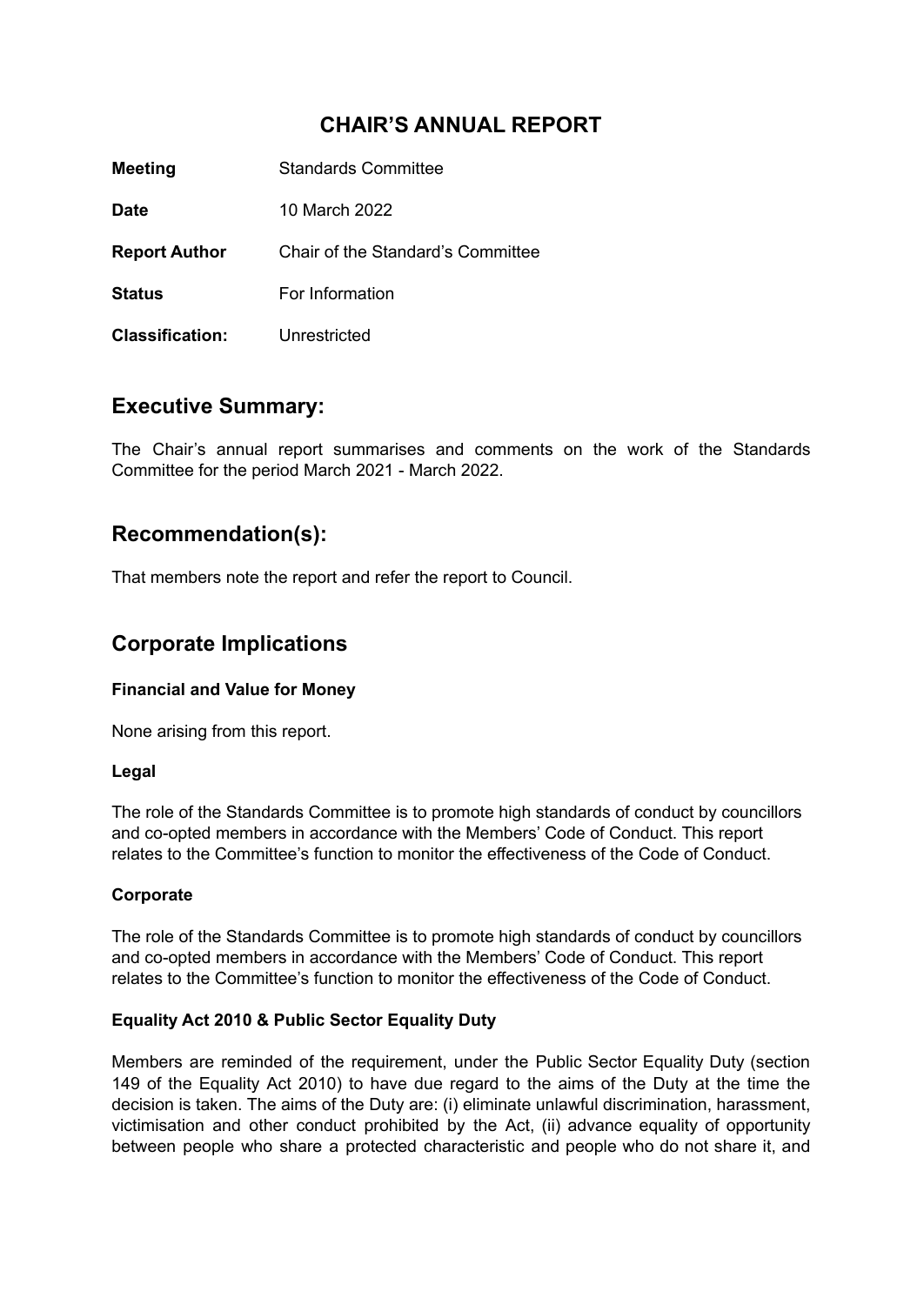(iii) foster good relations between people who share a protected characteristic and people who do not share it.

Protected characteristics: age, sex, disability, race, sexual orientation, gender reassignment, religion or belief and pregnancy & maternity. Only aim (i) of the Duty applies to Marriage & civil partnership.

This report relates to the following aim of the equality duty: -

- *● To eliminate unlawful discrimination, harassment, victimisation and other conduct prohibited by the Act.*
- *● To advance equality of opportunity between people who share a protected characteristic and people who do not share it*
- *● To foster good relations between people who share a protected characteristic and people who do not share it.*

## **CORPORATE PRIORITIES**

This report relates to the following corporate priorities: -

*● Communities*

### **1.0 Introduction**

- 1.1 This is my 2nd Annual Report as Chair of the Standards Committee.
- 1.2 With the easing of COVID restrictions we have managed to hold face to face meetings of the committee.
- 1.3 It is pleasing to say that none of the complaints made required formal investigation therefore saving the Council unnecessary expenditure.
- 1.4 Hopefully part of this year's training will incorporate myself and a member of Democratic Services attending local Parish and Town Council meetings to explain the functions of the Standards Committee.

### **2.0 Constitutional Review Working Party (CRWP) and Standards Committee Meetings**

- 2.1 CRWP met on 15 June 2021, 11 November 2021 and 23 February 2022. We discussed the following: Members Parental leave Policy, Planning protocol changes, amendments to mandatory training for councillors, social media guidance, members' questions at Council meetings, declaration of member vacancies and questions in response to the Leader's report at Council meetings.
- 2.2 The Standards Committee meeting scheduled for 14 September 2021 was cancelled due to lack of business.